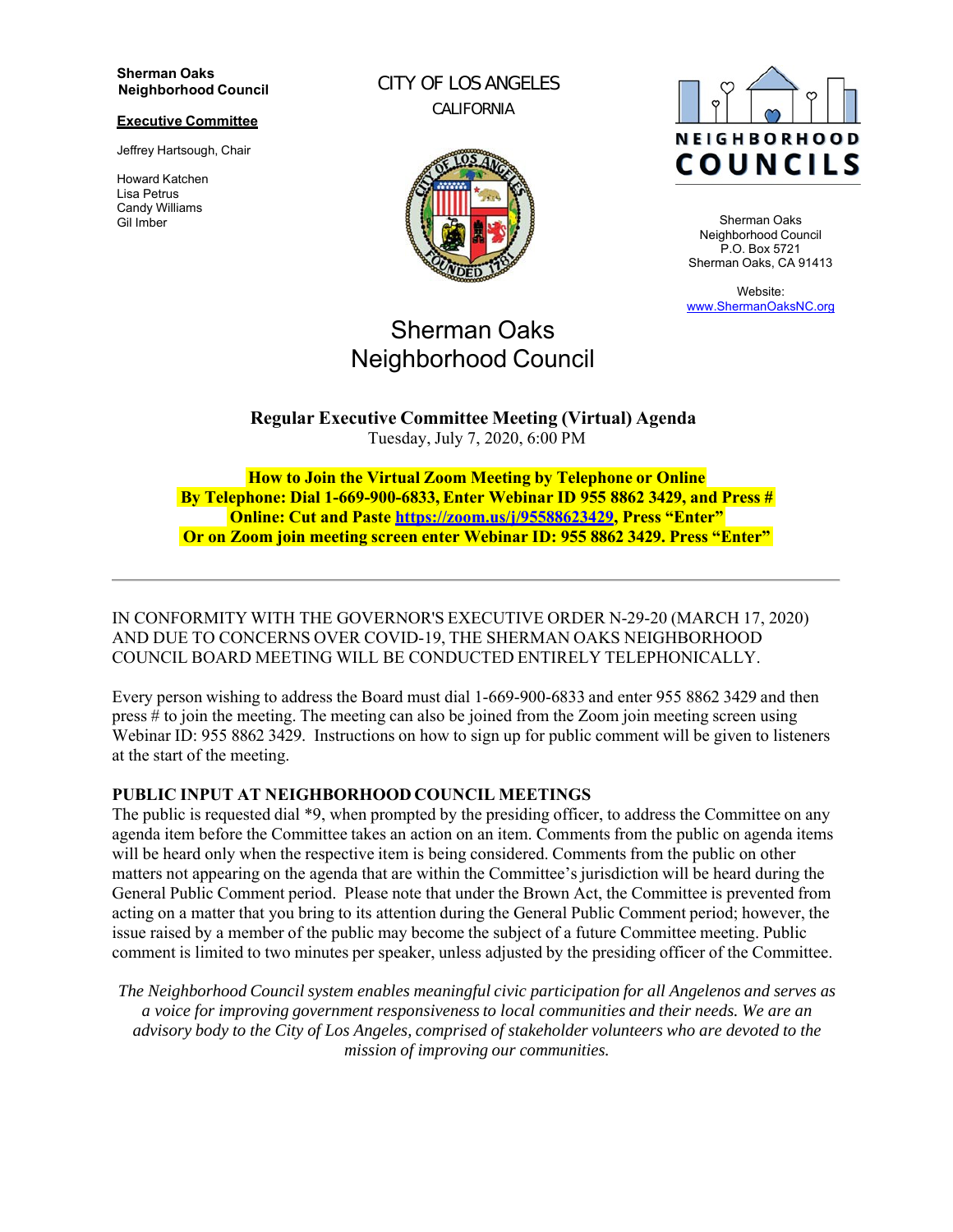Sherman Oaks Neighborhood Council Regular Executive Committee Meeting Agenda, Tuesday, July 7, 2020, 6:00 PM Page 2

**1. Call to Order –** Jeffrey Hartsough, President

# **2. Roll Call**

- **3. ADMINISTRATIVE MOTIONS,** Action item. Vote required.
	- a. Motion to approval of the Minutes of the June 1, 2020, Executive Committee Meeting.
	- b. Motion to approve the appointment of Gil Imber as Chair of the SONC Government Affairs Committee.

## **4. Comments by Public Officials**

#### **5. President's Report**

## **6. Treasurer's Report**

a. **Consent Calendar** – Action item. Vote required. A motion to approve the Sherman Oaks Neighborhood Council's (SONC) Monthly Expenditure Report (MER) for the period ending May 31, 2020. The MER for May 2020 is shown as a supporting document for this Executive Committee meeting on the SONC website.

# **b. Discussion of Finance Committee Issues**

- i. Update Encumbrance of 2019-2020 Funds by June 30, 3020
- ii. Update 2020-2021 Administrative Package
- iii. Update \$10,000 rollover from FY2020 to FY2021
- c. **Other issues**.
- **7. Public Comments** Comments by the public on non-agenda items within the Executive Committee's jurisdiction.

## **8. Discussion and Possible Actions**

- a. Committee management; chairs, virtual meetings
- b. SONC meeting calendar for FY2021
- c. SONC goals for FY2021

## **9. Agenda Items for July 13, 2020 SONC Board Meeting**

- a.
- b.

#### **10. Adjournment**